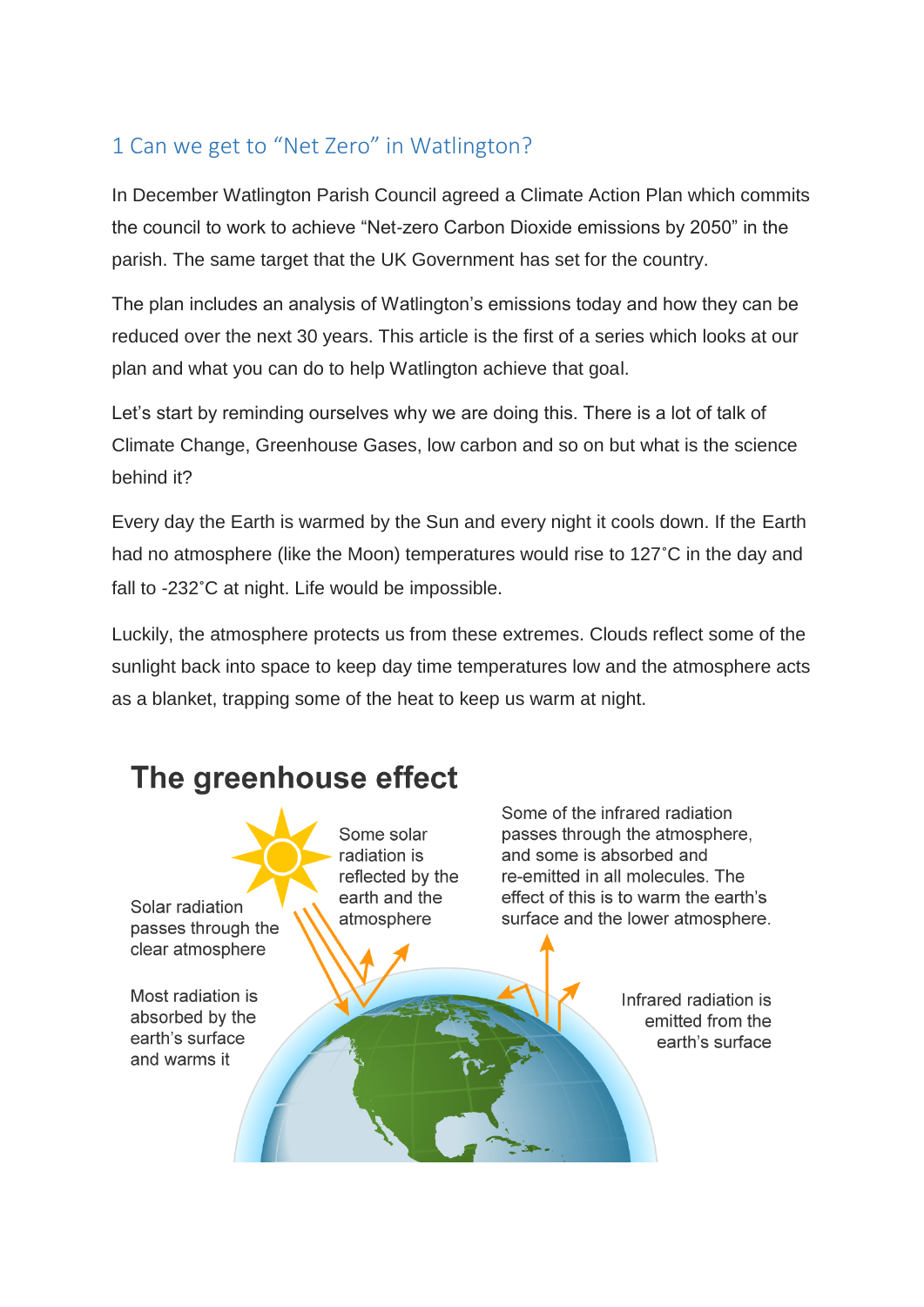Source: Adapted from U.S. Environmental Protection Agency (public domain)

Carbon Dioxide (CO2) in the atmosphere plays a crucial part in this. It is a "Greenhouse Gas" which is very effective at capturing the heat that would otherwise be lost. Laboratory experiments show that increases in CO<sub>2</sub> concentrations result in increased temperatures and we can see that effect in the atmosphere today.

When I was at school I was taught that air contained 345 parts per million of Carbon Dioxide or 0.0345%. Today it is 412 ppm (0.0412%) a 20% rise in my lifetime. At the same time global average temperatures have risen by almost 1˚C.



ATMOSPHERIC CARBON DIOXIDE (1960-2021)

Climate.gov image, based on data from NOAA Global Monitoring Lab

While other reasons for the recent temperature rise (e.g. sun spots) have been proposed, a majority of scientists now believe that  $CO<sub>2</sub>$  emissions from burning oil, coal and gas are responsible for warming.